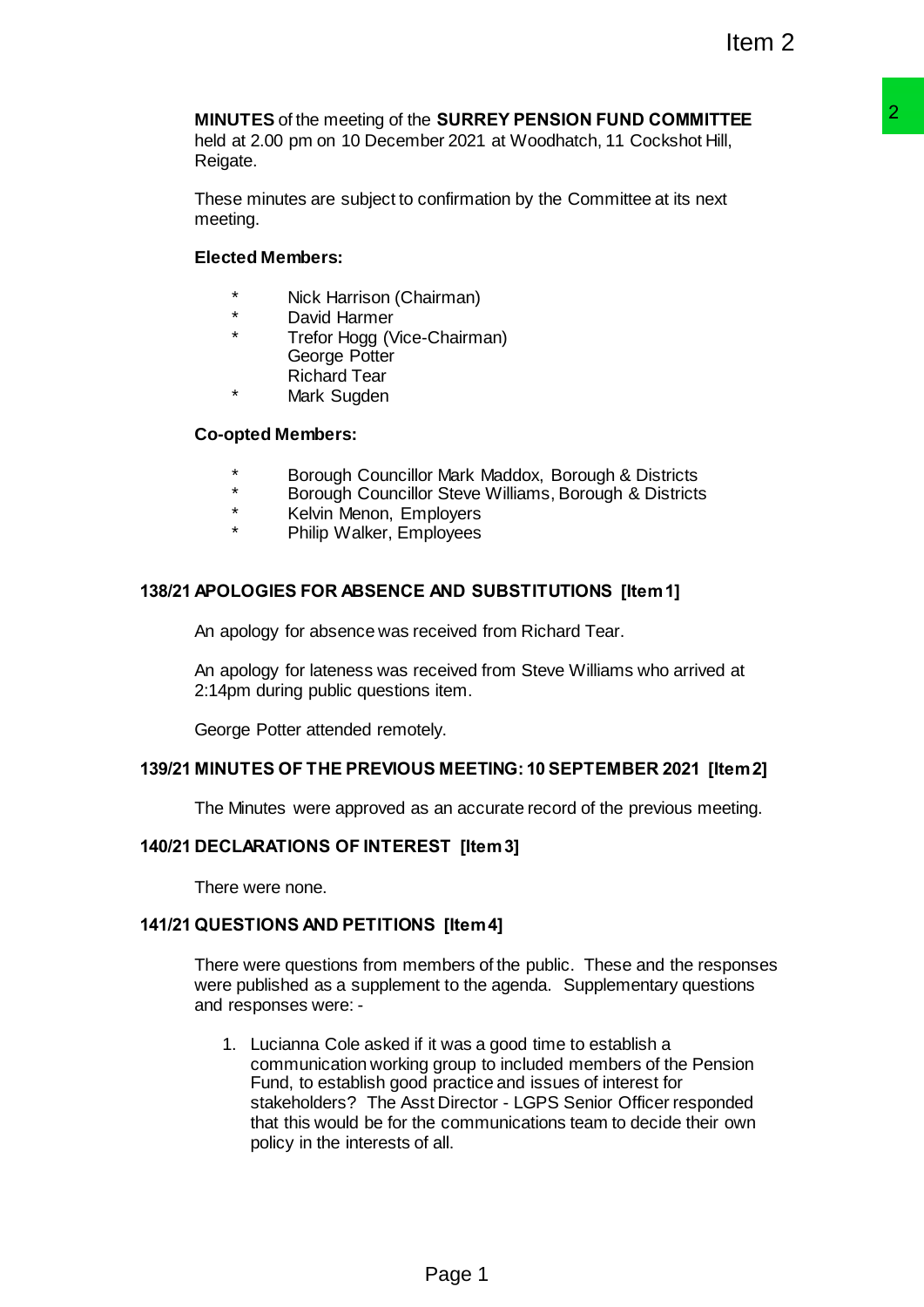2. Ian Chappell – Based on Client Earth's appraisal of Shell's greenwashing did the Fund trust Shell to provide high quality data on a continued basis and that the Fund consider a rigorous process that could verify the data on the grey risks groups. The Chairman confirmed that these points would be taken away for consideration. The Assistant Director - LGPS Senior Officer stated that constructive discussions had taken place with Mr Chappell and that these would continue. 2 am Chengrell – Based on Cleril and the Fundamient or the Special Cleril Magnetic conditional basis and that be fundamic conditioned has the more conditioned in the Sussission Small and the proportioned in the Sussission

3. Jenifer Condit - My question referenced specifically the funding of tar sands and coal extraction by Barclays, because BCPP has stated that it should not invest in companies involved substantially in these businesses. It seems that Barclays is, in effect, an intermediary in continuing BCPP's support of these businesses against its express statement that these businesses are 'over-the-line' in an ESG sense for BCPP's portfolios.

Some of BCPP's peers (including Brunel, and Nest) are in fact putting Barclays' financing of these particularly dirty fossil fuel businesses under the microscope, asking for an elimination of such exposures by end-2023. I'll be happy to send on an article discussing this from the journal, Pension Age from earlier this year. Will the Pension Fund urge Border to Coast to support this initiative in its engagement activities in 2022?

The Chairman confirmed that this was a good point and discussions would be had with Border to Coast on the issues raised as well as the LAPFF.

4. Janice Baker asked which other local authorities in the Border to Coast Partnership have been working in a similar way to Surrey in seeking to frame a robust responsible investment policy and could it be a collaborative undertaking? The Chairman confirmed that Surrey work co-operatively with partners through Border to Coast. The Asst Director - LGPS Senior Officer explained in more detail how the collaborative work was undertaken with Border to Coast.

### **142/21 PENSION FUND COMMITTEE- FORWARD PLAN [Item 5]**

### **Speakers:**

Chairman

### **Key points raised during the discussion:**

**143/21** The Chairman referred to the LGPS update that had been sent to Members outside of this meeting and welcomed comments/questions on it.

### **Resolved:**

That the Forward Plan be noted.

### **143/21 RESPONSIBLE INVESTMENT POLICY [Item 6]**

### **Speakers:**

Neil Mason, Assistant Director - LGPS Senior Officer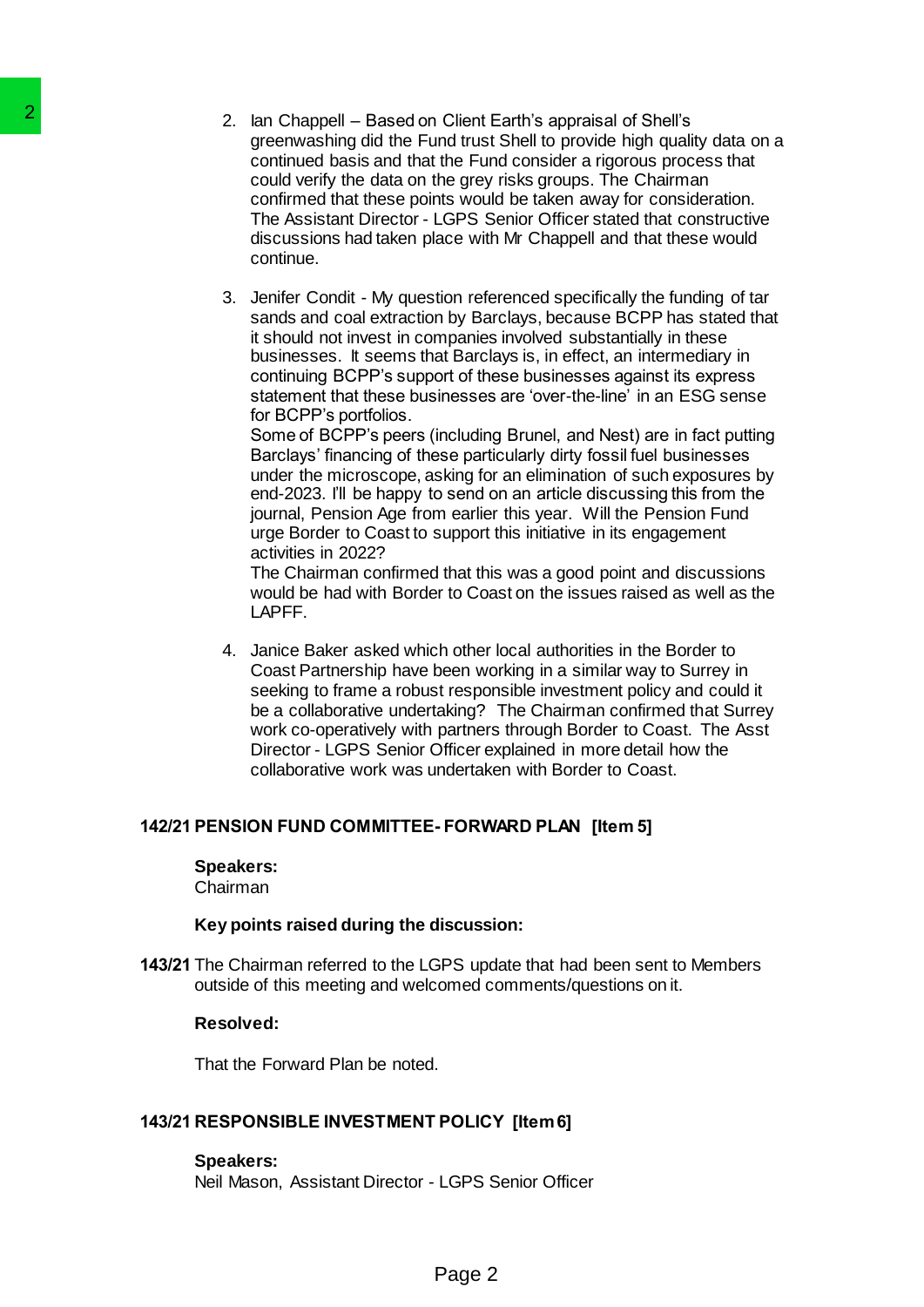### **Key points raised during the discussion:**

- 1. The Assistant Director introduced the published report which provided details of the progress made in developing the Surrey Pension Fund's standalone Responsible Investment Policy, consistent with the actions agreed in the Pension Fund Committee meeting of 10 September 2020 and a sub-Committee meeting of 19 November 2021.
- 2. Mercer gave a more detailed precis of the summary and key messages of the report and more explanation of the metrics that will be used and assessed. There needed to be a minimum of three metrics used and it had been agreed that there would be two backward-looking metrics and two forward-looking metrics. Implied temperature rise would be one of the forward-looking metrics and data quality. Engagement was needed with the fund managers to get data on all the portfolio because at present there was only access to some of the portfolio. **discussion:**<br> **Page 3**<br>
introduced the published report which provided<br>
in twostment Policy, consistent with the actions<br>
in liven Committee meeting of 10 September<br>
in Committee meeting of 10 September<br>
in Committee meet
- 3. The Assistant Director LGPS Senior Officer explained that a further sub-committee would be arranged once date was received from Mercer and further recommendation brought back to the Committee in March 2022. He also reflected on outcome of Mercers work so far and it would appear that most carbon risk on the portfolio was from passive emerging markets and mitigations could be put in place.
- 4. A Member discussed several elements of the report around setting target dates, investment in fossil fuels in relation to the zero carbon investment targets, exclusions and engagement.

### **Actions/ further information to be provided:**

None.

### **Resolved:**

- 1. That the progress of the sub-committee on drafting a Responsible Investment Policy for further consideration be noted.
- 2. Approved that officers work with the sub-committee, the independent investment advisor, investment consultant and Border to Coast to establish a total emissions and Weight Adjusted Carbon Intensity (WACI) for backward looking metrics and portfolio aligned, implied temperature rise and data quality for forward looking metrics in respect of the Fund's Taskforce for Climate Related Financial Disclosures (TCFD) report.
- 3. Approved that officers work with the sub-committee, the independent investment advisor, investment consultant and Border to Coast to model a low carbon transition plan, applying scenario analysis using the agreed TCFD metrics based on dates of 2030, 2040 and 2050.
- 4. That the revised Border to Coast Responsible Investment (RI) Policy 2022 and Corporate Governance & Voting Guidelines 2022 was supported, subject to the continuing work between the Fund and Border to Coast to align approaches consistent with the Fund's standalone Responsible Investment Policy currently in design stage.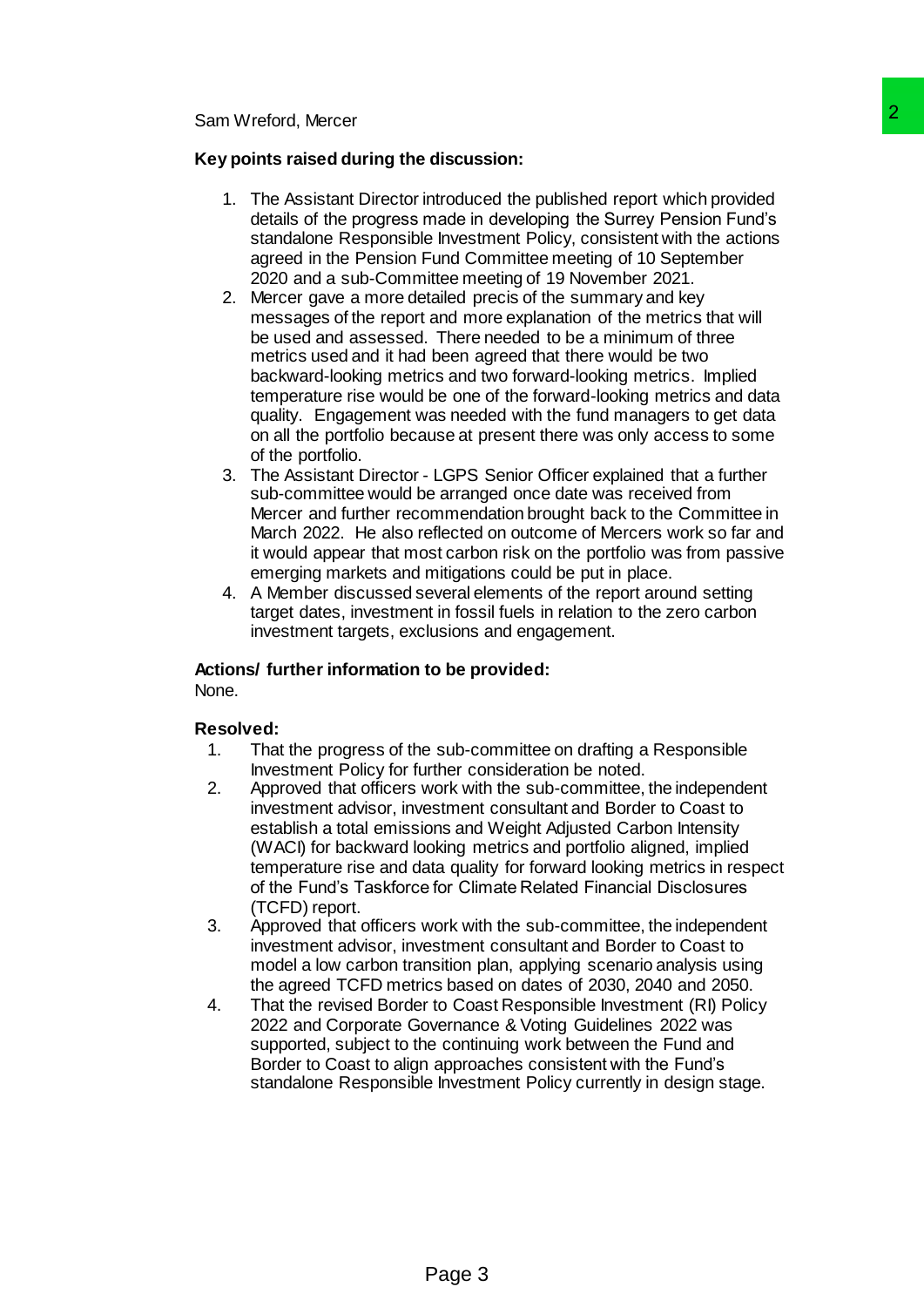### **144/21 INVESTMENT STRATEGY REVIEW [Item 7]**

### **Speakers:**

Neil Mason, Assistant Director for Pensions Steve Turner, Mercer

### **Key points raised during the discussion:**

- 1. Mercer introduced a report which provided the high-level project plan for the review of the Fund's Investment Strategy, in accordance with the 2022 valuation, taking it to account its investment core beliefs and in line with Border to Coast's asset offerings. He highlighted the outline of the Plan as contained in the report. **EXERCT SPACE ASSES AND THE SPACE SECTION AND MARKETS AND MANON, ASSES AND THE SHOW AND MANUSON ASSES AND THE PERPORT OF THE PREPORT OF THE PREPORT OF THE PREPORT OF THE PREPORT OF THE PREPORT OF THE PREPORT OF THE PREPORT** 
	- 2. The Asst Director LGPS Senior Officer explained that decisions from 2019 were still being implemented and reiterated the length of time it could take to implement changes to the asset allocation.

#### **Actions/ further information to be provided: None**

# **Resolved:**

1. That the high-level project plan for the Investment Strategy Review be approved.

### **145/21 COMPETITION AND MARKETS AUTHORITY (CMA):INVESTMENT CONSULTANT STRATEGIC OBJECTIVES [Item 8]**

### **Speakers:**

Neil Mason, Assistant Director - LGPS Senior Officer

### **Key points raised during the discussion:**

- 1. The Asst Director LGPS Senior Officer explained that Local Government Pension Schemes (LGPS) were required to set strategic objectives for their Investment Consultant (IC) Provider and monitor their performance against these objectives at least every three years.
- 2. The Chairman agreed that it would be good practice to look at this annually and that further work was to take place in this area.

### **Actions/ further information to be provided:**

None.

### **Resolved:**

- 1. That the Strategic Objectives for Investment Consultants of the Fund in line with Competition and Markets Authority Requirements be noted.
- 2. That compliance against the strategic objectives by the Investment Consultant provider for 2021 be noted, with an annual review of performance to be established.
- 3. That the submission of the Competition and Markets Authority Compliance Statement and Certificate for 2021 be approved.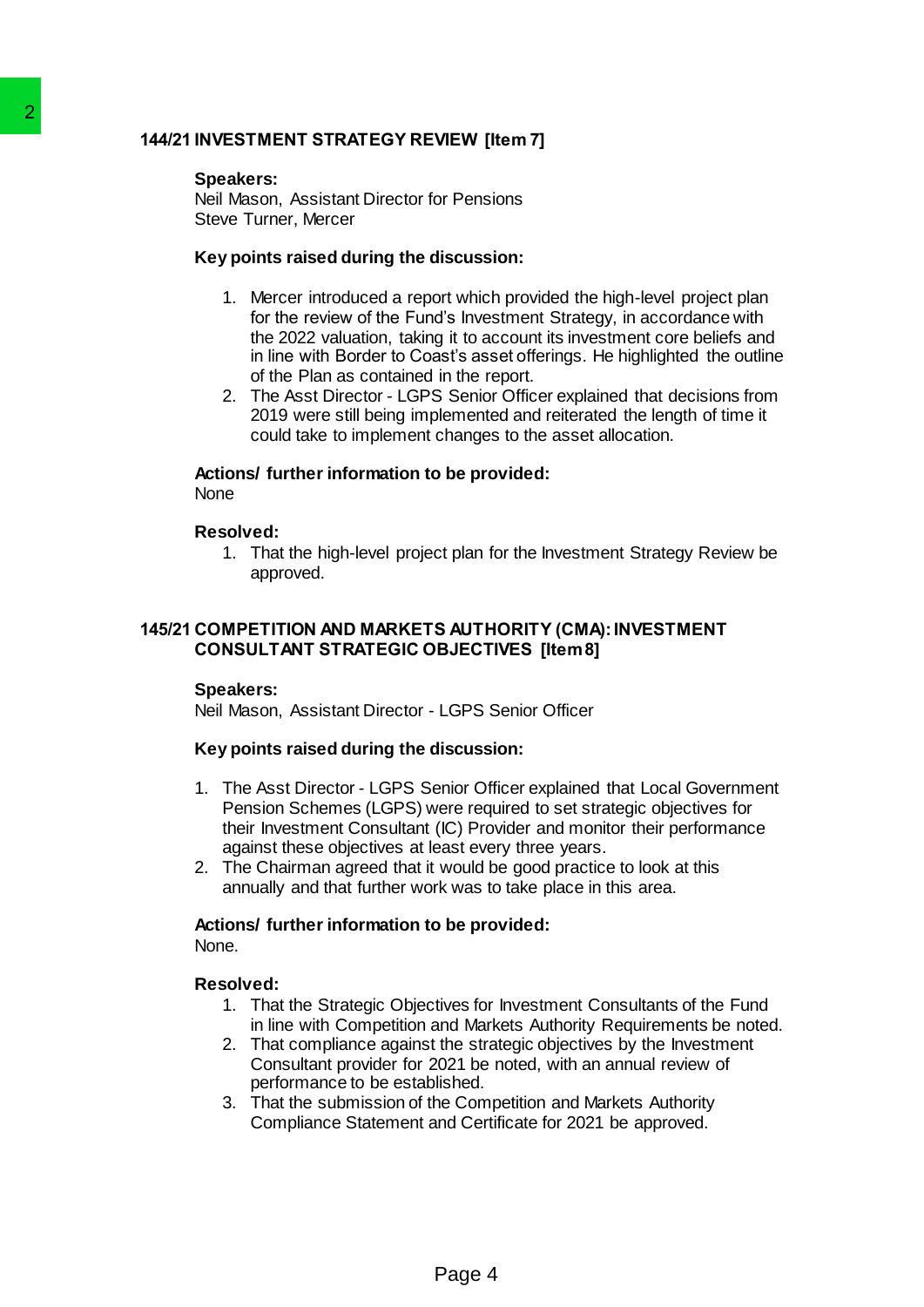### **146/21 LOCAL PENSION BOARD UPDATE [Item 9]**

### **Speakers:**

Tim Evans, Independent Chairman of the Local Pension Board Collette Hollands, Head of Service Delivery

### **Key points raised during the discussion:**

- 1. The Chairman of the Local Pension Board presented a report which provided a summary of administration and governance issues reviewed by the Local Pension Board at its last meeting. He highlighted the Turnaround Programme which was now in Phase 2 and was an extensive exercise over a long period of time. He summarised the administration performance and stated that the presentation of performance statistics was to be improved. Particular the Local Pension Board<br>
man of the Local Pension Board<br>
wice Delivery<br>
discussion:<br>
administration and governate a report which<br>
administration and governance issues<br>
persion Board at its last meeting. He<br>
exer
- 2. The Asst Director LGPS Senior Officer provided an update on Phase 1 of the Turnaround Programme regarding transitions made and new appointments of officers.
- 3. The Chairman stated the importance of the move to a sovereign status and stressed the substantial challenges ahead with regards to annual programme and McCloud for example, where special teams would need to be set up. He thanked the Board for the detailed monitoring.
- 4. The Committee considered the risk register that was now a combined register of administration and governance and had been overhauled as a result. The Chairman requested that a note be added to Risk A12 in that it was more than GMP liabilities and was also about equalisation. He advised that advice was still awaited on sex equalisation and there was still a way to go on that.
- 5. The Committee were reminded to undertake the Pension's Regulator Public Sector Toolkit as a part of the requirements for knowledge and understanding.

### **Actions/ further information to be provided:**

The Chairman requested that a note be added to Risk A12 in that GMP liabilities also included equalisation.

### **Resolved:**

- 1. That the minutes of the Local Pension Board meeting of 5 August 2021 be noted.
- 2. That the following changes to the administration risk register were approved:
	- i- Risk A2 Lack of process ownership leads to ineffective processes and errors,
	- ii- A3 Failure to follow up on outstanding issues results in inefficiency and damaged reputation.
	- iii- A4 Lack of capability of the admin system leads to inefficiency and disruption,
	- iv- A7 Unstructured training leads to underdeveloped workforce resulting in inefficiency,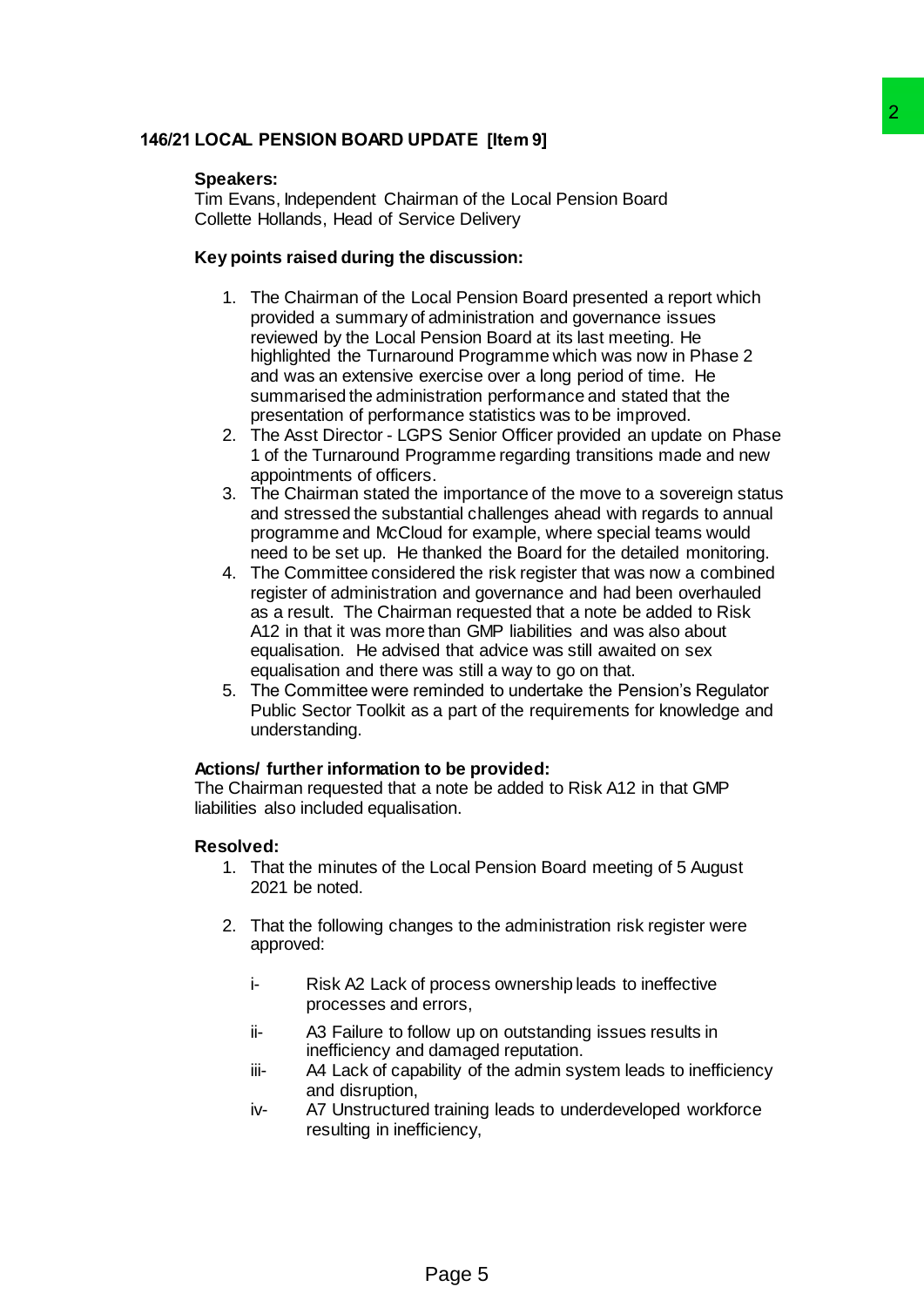- v- A10 Gaps in skills and knowledge due to key person/single point of failure and different skill requirements leads to inefficiency and poor performance,
- vi- A11 Failure to get on top of the backlog leads to resource issues and management distractions,
- vii- A12 Failure to identify GMP liability leads to ongoing costs for the pension fund,
- viii- A14 Lack of productivity leads to impaired performance,
- ix- A19 The Pensions Payroll process had migrated onto the Altair system from SAP in Nov 17. The risk of errors in the current processes are increased by the core Altair payroll system not being integrated with the BACS generator application meaning items have to be recorded twice.
- x- A20 Head of Pension Administration leaving the Council may dilute the organisation's collective knowledge and impact on decision making,
- xi- A23 Management control of backlog leads to inaccurate Key Performance Indicators (KPI's) leading to a loss of confidence in levels of assurance from the Pensions Administration team and new risk and
- xii- A24, Management control of backlog leads to inaccurate Key Performance Indicators (KPI's) leading to a loss of confidence in levels of assurance from the Pensions Administration team.

# **147/21 COMPANY ENGAGEMENT & VOTING [Item 10]**

### **Speakers:**

Ayaz Malik, Senior Pensions Finance Specialist Neil Mason. Asst Director - LGPS Senior Officer Anthony Fletcher, Independent Advisor

### **Key points raised during the discussion:**

- 1. The Committee considered a report that summarised various Environmental Social & Governance (ESG) issues that the Surrey Pension Fund, Local Authority Pension Fund Forum (LAPFF), Robeco, and Border to Coast Pensions Partnership (BCPP) had been involved in. The Fund was a member of LAPFF so enhanced its own influence in company engagement by collaborating with other Pension Fund investors through the Forum. Robeco had been appointed to provide BCPP's voting and engagement services so acted in accordance with BCPP's Responsible Investment Policy, which was reviewed and approved every year by all 11 partner funds within the Pool. 2<br>
2<br>
2 A00 Gaps in skills and Miniter<br>
point of failure and differences and monitor and militare than the<br>
16 Findence and management<br>
16 Half Fallure to get on top<br>
16 Half Fallure to get on top<br>
16 Half Fallure to iden
	- 2. The Chairman stated that perhaps a conversation was needed with the LAPFF regarding Barclays in relation to the public question heard earlier in the meeting. Another Member also suggested communicating with them about other clearing banks and understanding rationale for including HSBC in this quarter report.
	- 3. The Asst Director LGPS Senior Officer reminded the Committee that the LAPFF had presented in November's AGM and he was happy to invite representatives to a future meeting. He stated that the LAPFF had said they would be happy for further engagement with Surrey and that he would sound out Members of the Board and Committee for possible membership of the LAPFF.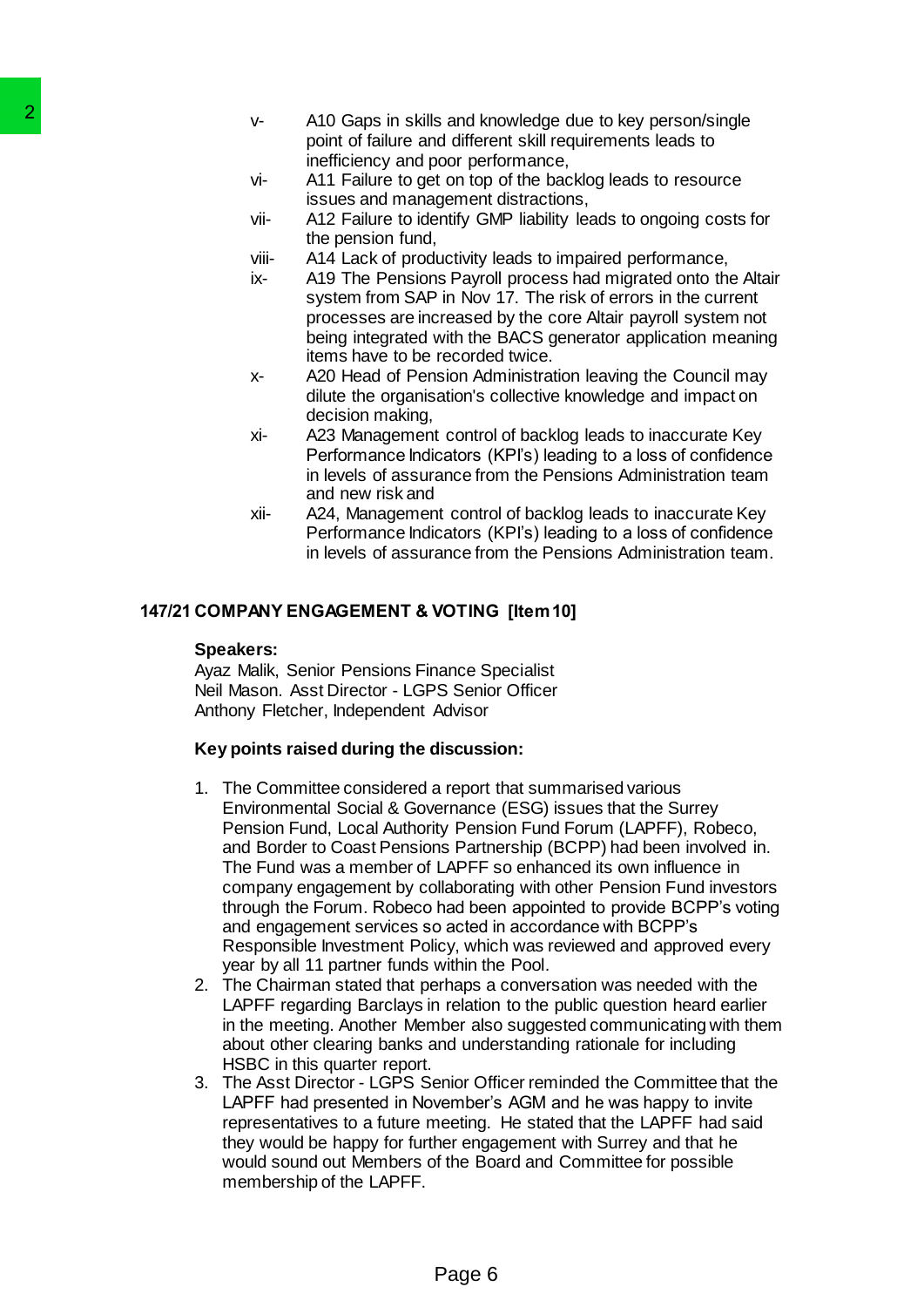4. The Committee asked for further information around the voting with regards to the options being voted on, what was successful and the individual voting. The Asst Director - LGPS Senior Officer stated that this information was in the public domain and that he would direct Members to it outside of the meeting. One Member requested that the information be contained with reports to meeting regardless of extra papers that would involve as the reports received were just reports of activity but not achievements. urther information around the woring with<br>a group of the commic mean of the woring with<br>C Drector - LGPS Senior Officers taked that this<br>is domain and that he would direct Members to<br>clocomain and that he would direct Memb

### **Actions/ further information to be provided:**

The Asst Director - LGPS Senior Officer to liaise with Members on what further information should be contained within reports and that could be directed outside of the meeting.

### **Resolved:**

- 1. That the ESG Factors were fundamental to the Fund's approach was reaffirmed as consistent with the Mission Statement through;
	- a) Continuing to enhance its own Responsible Investment approach, its Company Engagement policy, and Sustainable Development Goals (SDGs) alignment.
	- b) Acknowledging the outcomes achieved for quarter ending 30 September 2021 by Robeco in their Active Ownership approach and the LAPFF in its Engagement with multinational companies as at 30 September 2021.

### **148/21 INVESTMENT MANAGER ISSUES AND PERFORMANCE AND ASSET/LIABILITIES UPDATE [Item 11]**

### **Speakers:**

Ayaz Malik, Senior Pensions Finance Specialist Neil Mason. Asst Director - LGPS Senior Officer

### **Key points raised during the discussion:**

- 1. The Committee considered a summary of all management issues that need to be brought to the attention of the Pension Fund Committee, as well as an update on investment performance and the values of assets and liabilities.
- 2. Members requested and were provided with further information around the following topics:
	- The transfer out of diversified growth funds
	- Freedom of information requests numbers which differed month to month and tended to be about private equity
	- Long term Performance which seemed satisfactory, and
	- Stock fund lending

### **Actions/ further information to be provided:**

That a briefing note be provided to the Committee on stock funding, namely how it works and the benefits and risks of doing so.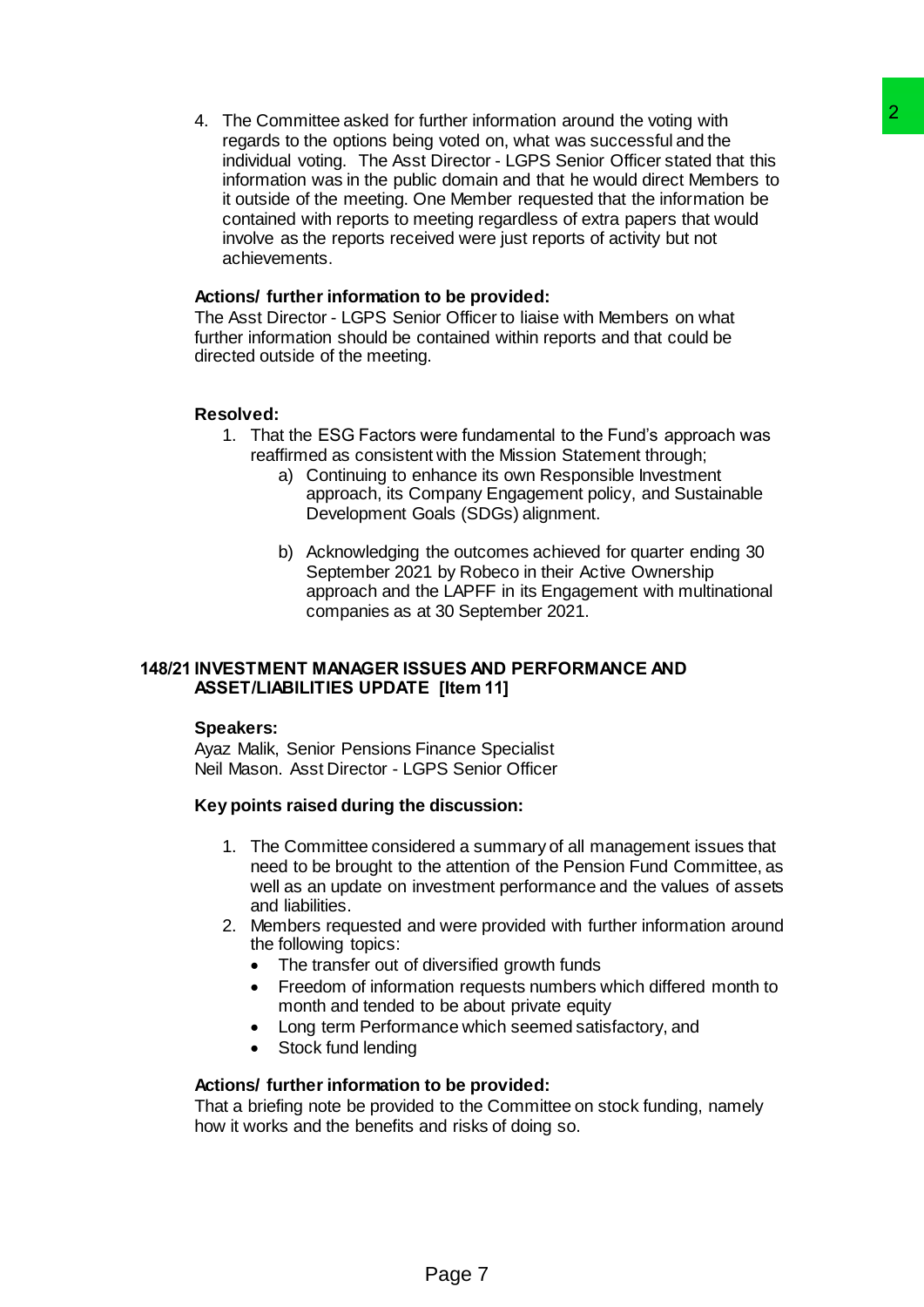1. That the main findings of the report in relation to the Fund's valuation and funding level, performance returns, asset allocation and performance fees be noted.

### **149/21 EXCLUSION OF THE PUBLIC [Item 12]**

**Resolved:**That under Section 100(A) of the Local Government Act 1972, the public be excluded from the meeting for the following items of business on the grounds that they involve the likely disclosure of exempt information under the relevant paragraphs of Part 1 of Schedule 12A of the Act. The main findings of the report of the report of the main findings of the report in funding level, performance returns, as the noted.<br>
Page 8 2 EXCLUSION OF THE PUBLIC [Item 1:<br>
Resolved: That under Section 100(A) of groun

### **PART TWO – IN PRIVATE**

### **150/21 COMPANY ENGAGEMENT & VOTING [Item 13]**

#### **Speakers:**

Ayaz Malik, Senior Pensions Finance Specialist

### **Key points raised during the discussion:**

Further to Minute 147/21 the Committee considered a Part 2 annex to the submitted report.

**Actions/ further information to be provided:** None.

# **Resolved:**

See Minute 147/21

### **151/21 INVESTMENT MANAGER ISSUES AND PERFORMANCE AND ASSET/LIABILITIES UPDATE [Item 14]**

### **Speakers:**

Anthony Fletcher, Independent Advisor

### **Key points raised during the discussion:**

Further to Minute 148/21 the Committee considered two Part 2 annexes to the submitted report.

#### **Actions/ further information to be provided:**

The Chairman requested that a summary report of investments be submitted to the Committee when this was next on the agenda.

# **Resolved:**

See Minute 148/21